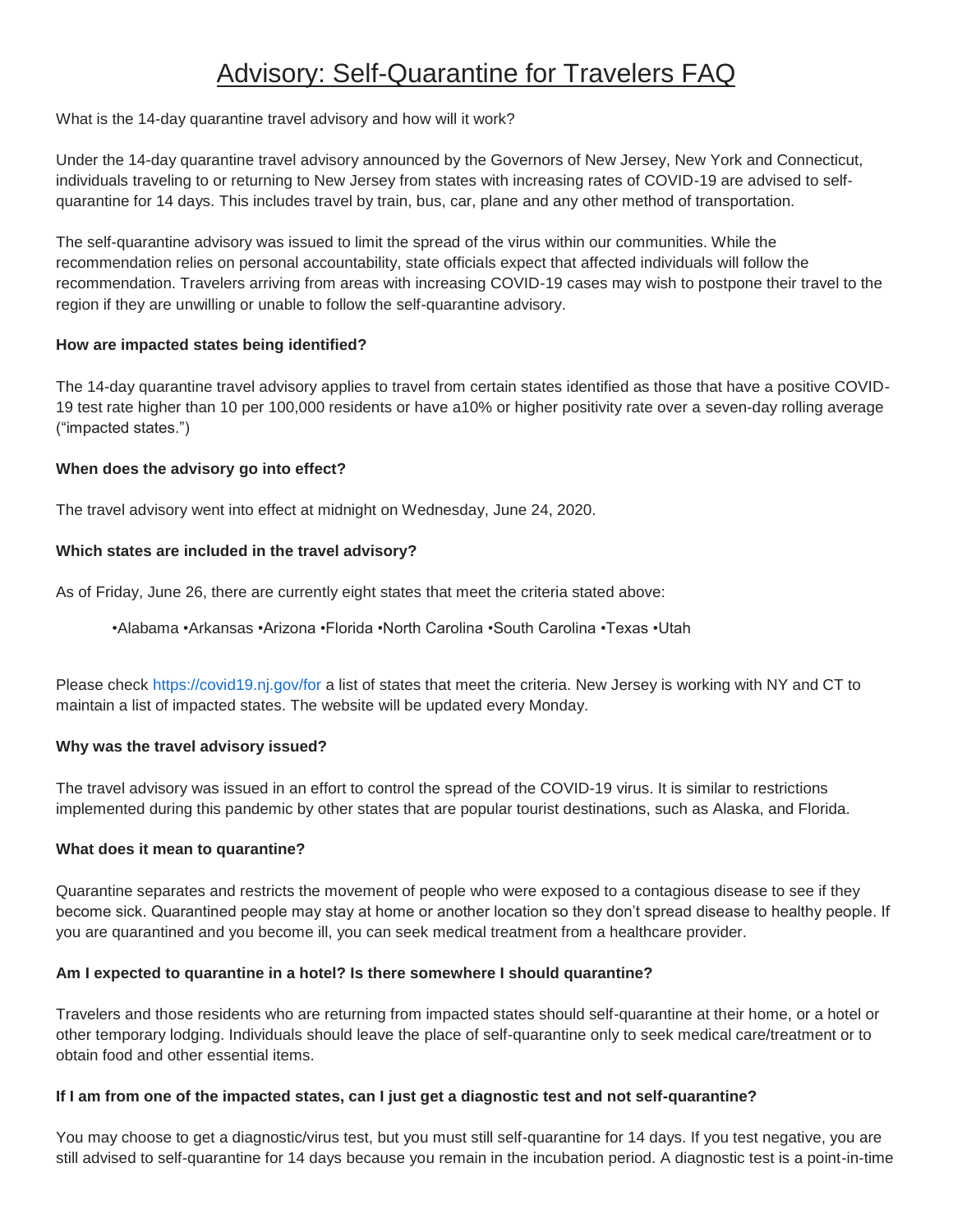indicator from the date of when you were last exposed -in this case, being in a state with significant community spread of COVID-19.If you are positive, you should self-isolate for 10 days and at least three days (or 72 hours) after any fever is resolved and any other symptoms are significantly improved. You should only leave self-isolation to receive medical care and to obtain food or other essential items. Please consult guidance from the Centers for Disease Control and Prevention (CDC) regarding when it is advisable to return to work or normal activity following potential exposure.

## **What are symptoms of COVID-19?**

Symptoms may include: fever, cough, shortness of breath, fever, chills, sore throat, headaches, loss of taste or smell, diarrhea, stuffy or runny nose or nausea.

## **What is isolation?**

Isolation separates sick people with a contagious disease from people who are not sick.

#### **How will the self-quarantine be enforced?**

The self-quarantine is voluntary, but compliance is expected. Travelers and residents returning from impacted states typically will not need to check-in with public health officials, unless otherwise they are involved in contract tracing efforts or required to do so by their employer or any other federal, state or local law or order. It is expected that individuals will follow the recommendation to self-quarantine.

# **I am from an impacted state and rented a shore house for a week. What should I do?**

You may wish to cancel your reservation and visit at a later date. Contact your travel agent or real estate agent to inquire about any potential cancellation and/or refund. Alternatively, you may travel to NJ and stay in self-quarantine in the home; however, you are advised not to leave the home for any activities other than to seek medical care/treatment or to obtain food or other essential items. NJ hotels and home rental services (i.e., Air B & B, VRBO, Home Away, etc.) should contact guests with reservations to inform them of the self-quarantine advisory.

# **Are there support services for individuals who are required to self-quarantine?**

Contact your local health department or 211 if you need additional information about available support services for selfquarantine.

#### **Is anyone exempt from the travel advisory?**

Yes. Individuals who are traveling to New Jersey from impacted states for business are exempted from the application of the travel advisory. This, for example, would include truckers driving from an impacted state to New Jersey, and any state, local and federal officials and employees traveling in their official capacities on government business Individuals traveling for business should still consider postponing travel to the extent possible. Individuals are encouraged to self-monitor for symptoms upon return from any travel to an impacted state, and employers should consider screening employees for symptoms before permitting them to return to work. Employees and employers should follow current CDC guidance regarding travel, available here[:https://www.cdc.gov/coronavirus/2019-ncov/travelers/travel-in-the-us.html](https://www.cdc.gov/coronavirus/2019-ncov/travelers/travel-in-the-us.html)

# **Our jurisdiction hosts seasonal migrant farm workers. Will they be able to work during growing season?**

Migrant workers can continue to work with precautions. Critical infrastructure workers and employers should follow guidance from CDC, as well as NJ Department of Health, regarding strategies to limit disease spread.

# **Does the quarantine recommendation also extend to passengers flying to New Jersey on connecting flights that stop in impacted states before arriving in New Jersey?**

No. The travel advisory does not apply to any individual passing through designated states for a limited duration through